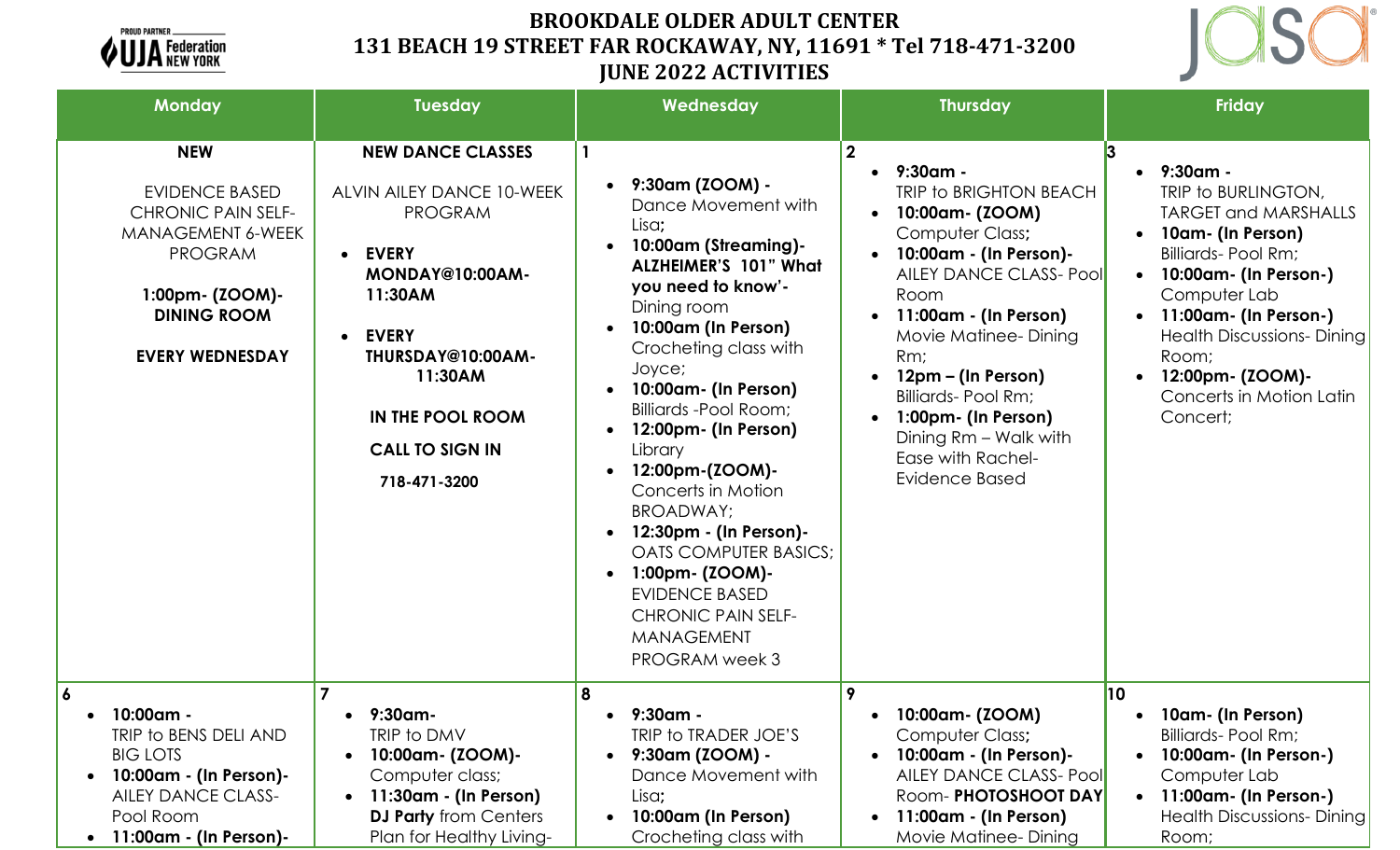| Get your blood pressure<br>checked - Dining room<br>11:00am - (ZOOM)<br>$\bullet$<br>Concerts in Motion<br>classical;<br>12pm – (In Person) -<br><b>Billiards Pool Rm;</b><br>$1:00$ pm- (In Person) -<br>YOGA WITH CYNTHIA;<br>2:00pm- (In Person)-<br>Art Class;<br>2:00pm- (In Person) -<br>Library;                                                                                          | Dining Rm- CELEBRATING<br><b>PRIDE MONTH</b><br>12:00pm – (In Person) -<br><b>Billiards Pool Rm;</b><br>1:00pm- (In Person) -<br><b>ZUMBA GOLD WITH</b><br><b>CYNTHIA</b>                                                      | Joyce;<br>10:00am- (In Person)<br>$\bullet$<br>Billiards -Pool Room;<br>12:00pm- (In Person)<br>Library<br>12:00pm-(ZOOM)-<br>Concerts in Motion<br>BROADWAY;<br>1:00pm- (In Person)-<br>JASA Chat tabling event<br>1:00pm- (ZOOM)-<br>$\bullet$<br><b>EVIDENCE BASED</b><br><b>CHRONIC PAIN SELF-</b><br><b>MANAGEMENT</b><br><b>PROGRAM</b> week 4                                                                                                                         | Rm;<br>12pm – (In Person)<br>$\bullet$<br>Billiards- Pool Rm;                                                                                                                                                                                                                                                                                                | 11:30am – (In Person)- -<br>$\bullet$<br>ESL- English as a Second<br>Language-Dining Rm<br>12:00pm- (ZOOM)-<br>Concerts in Motion Latin<br>Concert;                                                                                                                                                                                                                                                                                                                                                    |
|--------------------------------------------------------------------------------------------------------------------------------------------------------------------------------------------------------------------------------------------------------------------------------------------------------------------------------------------------------------------------------------------------|--------------------------------------------------------------------------------------------------------------------------------------------------------------------------------------------------------------------------------|------------------------------------------------------------------------------------------------------------------------------------------------------------------------------------------------------------------------------------------------------------------------------------------------------------------------------------------------------------------------------------------------------------------------------------------------------------------------------|--------------------------------------------------------------------------------------------------------------------------------------------------------------------------------------------------------------------------------------------------------------------------------------------------------------------------------------------------------------|--------------------------------------------------------------------------------------------------------------------------------------------------------------------------------------------------------------------------------------------------------------------------------------------------------------------------------------------------------------------------------------------------------------------------------------------------------------------------------------------------------|
| 13<br>10:00am - (In Person)-<br><b>AILEY DANCE CLASS-</b><br>Pool Room<br>11:00am - (ZOOM)<br>$\bullet$<br>Concerts in Motion<br>classical;<br>$12pm - (ln Person) -$<br><b>Billiards Pool Rm;</b><br>12:30pm - (In Person)-<br><b>OATS COMPUTER</b><br><b>BASICS;</b><br>1:00pm- (In Person) -<br>YOGA WITH CYNTHIA;<br>2:00pm- (In Person)-<br>Art Class;<br>2:00pm- (In Person) -<br>Library; | 14<br>10:00am- (ZOOM)-<br>Computer class;<br>11:00am - (In Person)<br>Movie Matinee-Dining<br>Rm;<br>12:00pm – (In Person) -<br><b>Billiards Pool Rm;</b><br>1:00pm- (In Person) -<br><b>ZUMBA GOLD WITH</b><br><b>CYNTHIA</b> | 15<br>9:30am (ZOOM) -<br>$\bullet$<br>Dance Movement with<br>Lisa;<br>10:00am (In Person)<br>$\bullet$<br>Crocheting class with<br>Joyce;<br>10:00am- (In Person)<br>Billiards - Pool Room;<br>11:00am - Cooking Live<br>$\bullet$<br>with DFTA demo-Dining<br>Room<br>12:00pm- (In Person)<br>Library<br>12:00pm-(ZOOM)-<br>Concerts in Motion<br>BROADWAY;<br>1:00pm- (ZOOM)-<br><b>EVIDENCE BASED</b><br><b>CHRONIC PAIN SELF-</b><br><b>MANAGEMENT</b><br>PROGRAM week 5 | 16<br>10:00am- (ZOOM)<br>$\bullet$<br>Computer Class;<br>10:00am - (In Person)-<br><b>AILEY DANCE CLASS- Pool</b><br>Room<br>11:00am - (In Person)<br>$\bullet$<br>Movie Matinee-Dining<br>Rm;<br>12pm – (In Person)<br><b>Billiards-Pool Rm;</b><br>1:00pm- (In Person)<br>$\bullet$<br>Dining Rm - Walk with<br>Ease with Rachel-<br><b>Evidence Based</b> | 17<br>10am- (In Person)<br><b>Billiards-Pool Rm;</b><br>10:00am- (In Person-)<br>Computer Lab<br>11:00am- (In Person-)<br><b>Health Discussions-Dining</b><br>Room;<br>11:30am – (In Person)-<br><b>JASA Voter Presentation-</b><br>Dining room<br>11:30am – (In Person)- -<br>ESL- English as a Second<br>Language-Dining Rm<br>12:00pm- (ZOOM)-<br>Concerts in Motion Latin<br>Concert;<br>12:30pm - (In Person)<br><b>CELEBRATING JUNETEENTH</b><br><b>DAY</b> - Concerts in Motion-<br>Dining room |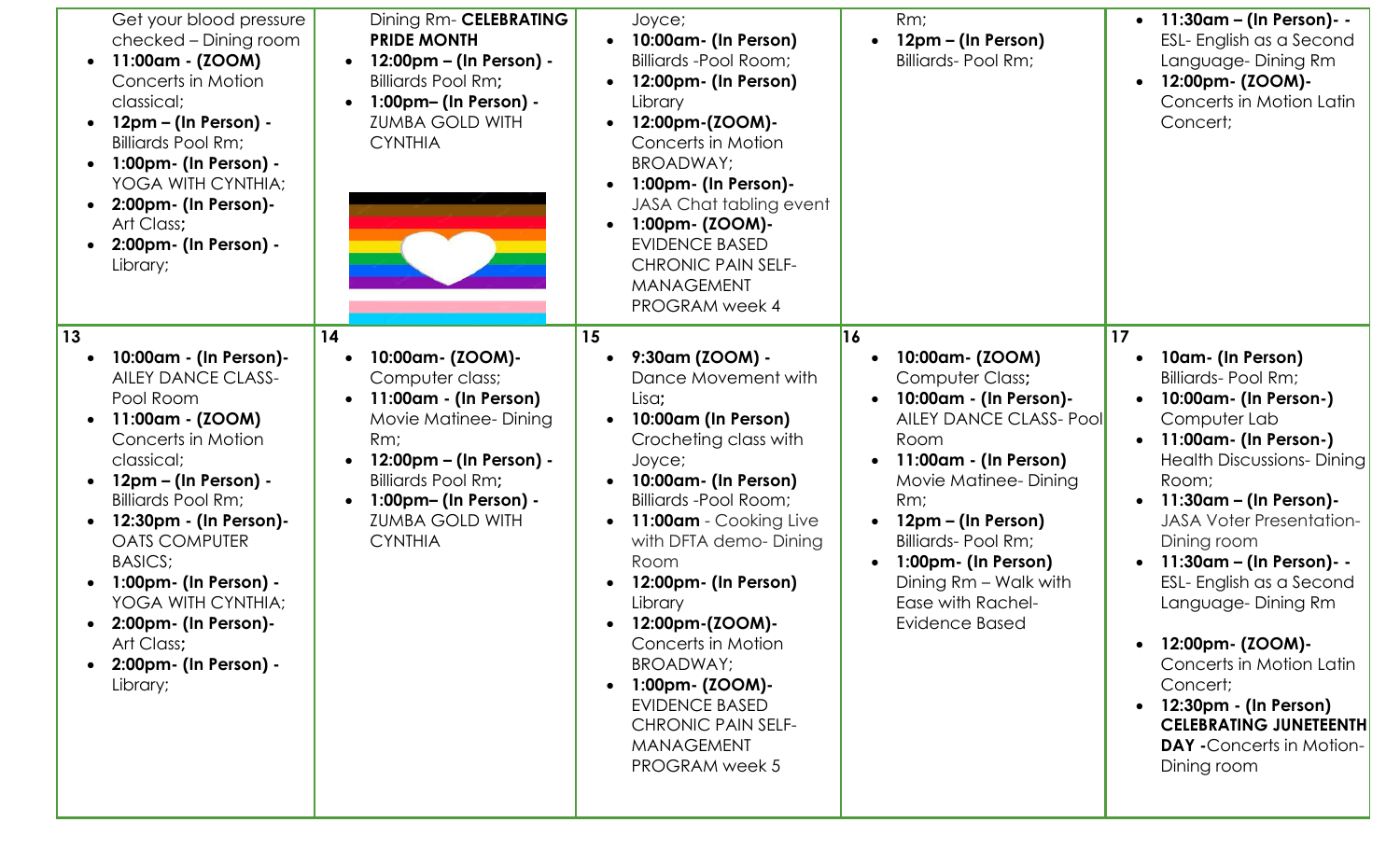|                                                                              |                                                                                                                                                                                                                                                                                                                        |                                                                                                                                                                                                                                                                                                                                                                                                                                                                                                                                                           |                                                                                                                                                                                                                                                                                                                                                                                                                                             | mpre                                                                                                                                                                                                                                                                                                                                                                                                                       |
|------------------------------------------------------------------------------|------------------------------------------------------------------------------------------------------------------------------------------------------------------------------------------------------------------------------------------------------------------------------------------------------------------------|-----------------------------------------------------------------------------------------------------------------------------------------------------------------------------------------------------------------------------------------------------------------------------------------------------------------------------------------------------------------------------------------------------------------------------------------------------------------------------------------------------------------------------------------------------------|---------------------------------------------------------------------------------------------------------------------------------------------------------------------------------------------------------------------------------------------------------------------------------------------------------------------------------------------------------------------------------------------------------------------------------------------|----------------------------------------------------------------------------------------------------------------------------------------------------------------------------------------------------------------------------------------------------------------------------------------------------------------------------------------------------------------------------------------------------------------------------|
| 20<br><b>JASA IS</b><br><b>CLOSED</b><br><b>FOR</b><br><b>JUNETEENTH DAY</b> | 21<br>10:00am- (ZOOM)-<br>Computer class;<br>10:30am-<br><b>TRIP TO VINCENT'S</b><br>RESTAURANT AND<br><b>MOVIES</b><br>11:00am - (In Person)<br>Movie Matinee-Dining<br>Rm;<br>12:00pm – (In Person) -<br>$\bullet$<br><b>Billiards Pool Rm;</b><br>1:00pm- (In Person) -<br><b>ZUMBA GOLD WITH</b><br><b>CYNTHIA</b> | 22<br>9:30am (ZOOM) -<br>Dance Movement with<br>Lisa;<br>10:00am (In Person)<br>Crocheting class with<br>Joyce;<br>10:00am- (In Person)<br>Billiards -Pool Room;<br>12:00pm- (In Person)<br>Library<br>12:00pm-(ZOOM)-<br>Concerts in Motion<br>BROADWAY;<br>12:30pm - (In Person)-<br><b>OATS COMPUTER BASICS:</b><br>12:30pm - (In Person)<br>$\bullet$<br><b>CELEBRATING PRIDE</b><br><b>MONTH</b> - Concerts in<br>Motion-Dining room<br>1:00pm- (ZOOM)-<br><b>EVIDENCE BASED</b><br><b>CHRONIC PAIN SELF-</b><br><b>MANAGEMENT</b><br>PROGRAM week 6 | 23<br>9:45am -<br>TRIP to COSTCO<br>10:00am- (ZOOM)<br>Computer Class;<br>10:00am - (In Person)-<br><b>AILEY DANCE CLASS- Pool</b><br>Room- GRADUATION DAY<br>11:00am - (In Person)<br>Movie Matinee-Dining<br>Rm;<br>12:00pm (In Person)-<br><b>OHEL Boardwalk Talks--</b><br><b>DINING ROOM</b><br>12pm – (In Person)<br><b>Billiards-Pool Rm;</b><br>1:00pm- (In Person)<br>Dining Rm - Walk with<br>Ease with Rachel-<br>Evidence Based | 24<br>10:00am -<br>TRIP to CAPITAL ONE<br><b>BANK</b><br>10am- (In Person)<br><b>Billiards-Pool Rm;</b><br>10:00am- (In Person-)<br>Computer Lab<br>11:00am- (In Person-)<br><b>Health Discussions-Dining</b><br>Room;<br>11:30am - (In Person)- -<br>ESL- English as a Second<br>Language-Dining Rm<br>12:00pm- (ZOOM)-<br>Concerts in Motion Latin<br>Concert;<br>12:30pm - (In Person)-<br><b>OATS COMPUTER BASICS;</b> |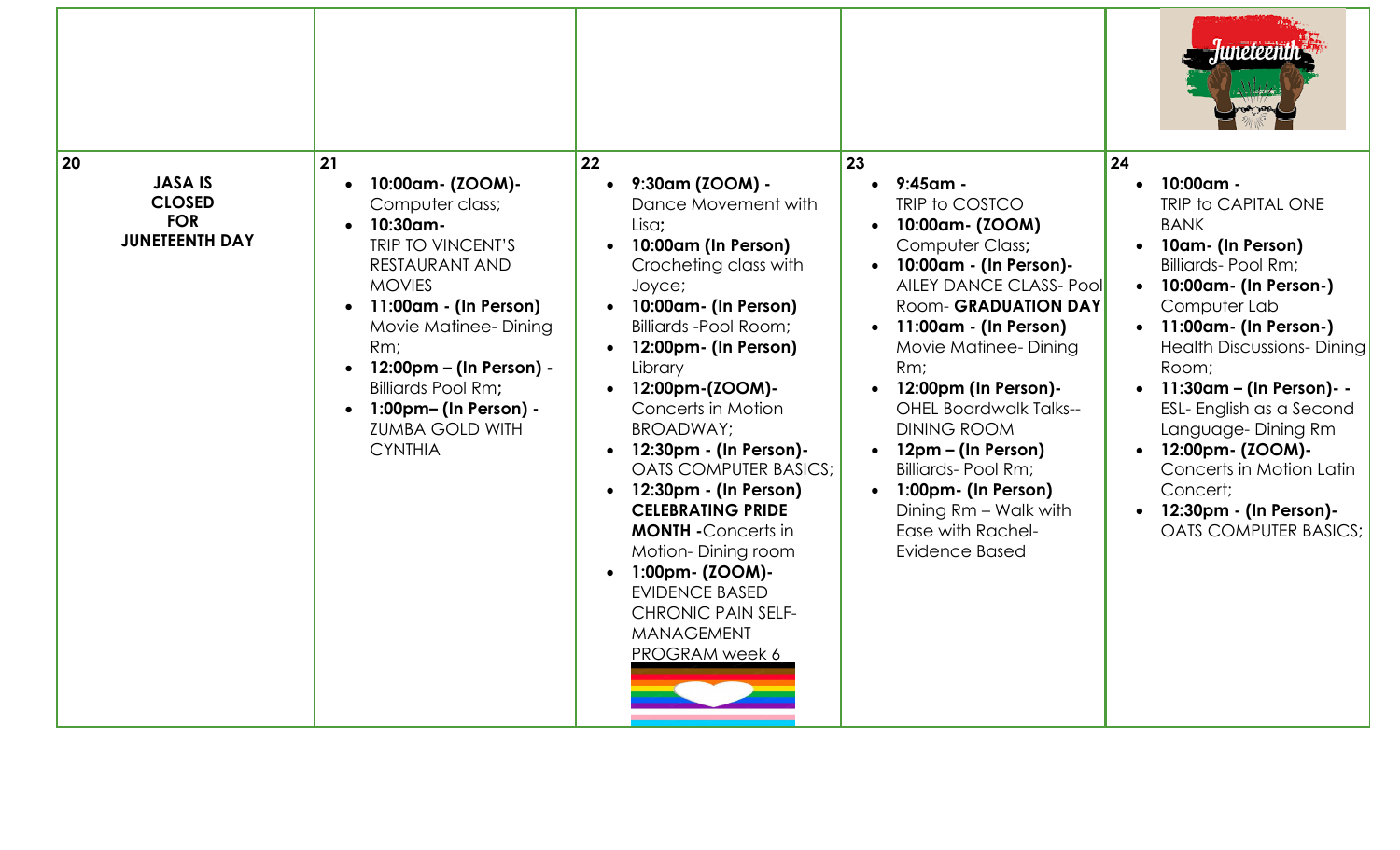| 27                                                                                                                                                                                                                                                                                                                                                                                                                                                                                                                                                                                                        | 28                                                                                                                                                                                                                                                     | 29                                                                                                                                                                                                                                                                                                                                                                                                                                                                  | 30                                                                                                                                                                                                                                                                                                                                                                                          | <i>*</i> Calendar is subject to                                                                                                                                                                   |
|-----------------------------------------------------------------------------------------------------------------------------------------------------------------------------------------------------------------------------------------------------------------------------------------------------------------------------------------------------------------------------------------------------------------------------------------------------------------------------------------------------------------------------------------------------------------------------------------------------------|--------------------------------------------------------------------------------------------------------------------------------------------------------------------------------------------------------------------------------------------------------|---------------------------------------------------------------------------------------------------------------------------------------------------------------------------------------------------------------------------------------------------------------------------------------------------------------------------------------------------------------------------------------------------------------------------------------------------------------------|---------------------------------------------------------------------------------------------------------------------------------------------------------------------------------------------------------------------------------------------------------------------------------------------------------------------------------------------------------------------------------------------|---------------------------------------------------------------------------------------------------------------------------------------------------------------------------------------------------|
| $9:30$ am-<br>$\bullet$<br>TRIP TO GREEN ACRES<br>MALL AND WALMART<br>10:00am - (In Person)-<br>$\bullet$<br><b>AILEY DANCE CLASS-</b><br>Pool Room-<br>11:00am - (In Person)-<br>$\bullet$<br>Get your blood pressure<br>checked – Dining room<br>11:00am - (ZOOM)<br>$\bullet$<br>Concerts in Motion<br>classical;<br>12pm – (In Person) -<br>$\bullet$<br>Billiards Pool Rm;<br>12:30pm - (In Person)-<br><b>OATS COMPUTER</b><br>BASICS;<br>$1:00 \text{pm}$ (In Person) -<br>YOGA WITH CYNTHIA;<br>2:00pm- (In Person)-<br>$\bullet$<br>Art Class;<br>2:00pm- (In Person) -<br>$\bullet$<br>Library; | $9:45$ am-<br><b>TRIP TO IKEA</b><br>10:00am- (ZOOM)-<br>Computer class;<br>11:00am - (In Person)<br>Movie Matinee-Dining<br>Rm;<br>12:00pm – (In Person) -<br>Billiards Pool Rm;<br>1:00pm- (In Person) -<br><b>ZUMBA GOLD WITH</b><br><b>CYNTHIA</b> | 9:30am (ZOOM) -<br>Dance Movement with<br>Lisa;<br>10:00am (In Person)<br>Crocheting class with<br>Joyce;<br>10:00am- (In Person)<br>Billiards - Pool Room;<br>$11:00$ pm- (In Person)-<br><b>Nutrition Lecture-</b><br><b>NUTRITION AND</b><br>ALZHEIMER'S AND BRAIN<br><b>AWARENESS - DINING</b><br><b>ROOM</b><br>12:00pm- (In Person)<br>Library<br>12:00pm-(ZOOM)-<br>Concerts in Motion<br>BROADWAY;<br>12:30pm - (In Person)-<br><b>OATS COMPUTER BASICS</b> | 10:00am- (ZOOM)<br>Computer Class;<br>10:00am - (In Person)-<br><b>AILEY DANCE CLASS- Pool</b><br>Room<br><b>PERFORMANCE DAY</b><br>$10:45$ am-<br><b>TRIP to INTERNATIONAL</b><br><b>BUFFET</b><br>11:00am - (In Person)<br>Movie Matinee-Dining<br>Rm;<br>12pm – (In Person)<br>Billiards-Pool Rm;<br>1:00pm- (In Person)<br>Dining Rm - Walk with<br>Ease with Rachel-<br>Evidence Based | change*<br><b>ROUD PARTNER</b><br>UJA Federation<br>*Additional funding with<br>generous grants from<br>Councilwoman Selvena Brooks-<br><b>Powers &amp; Queens BP Donovan</b><br><b>Richards*</b> |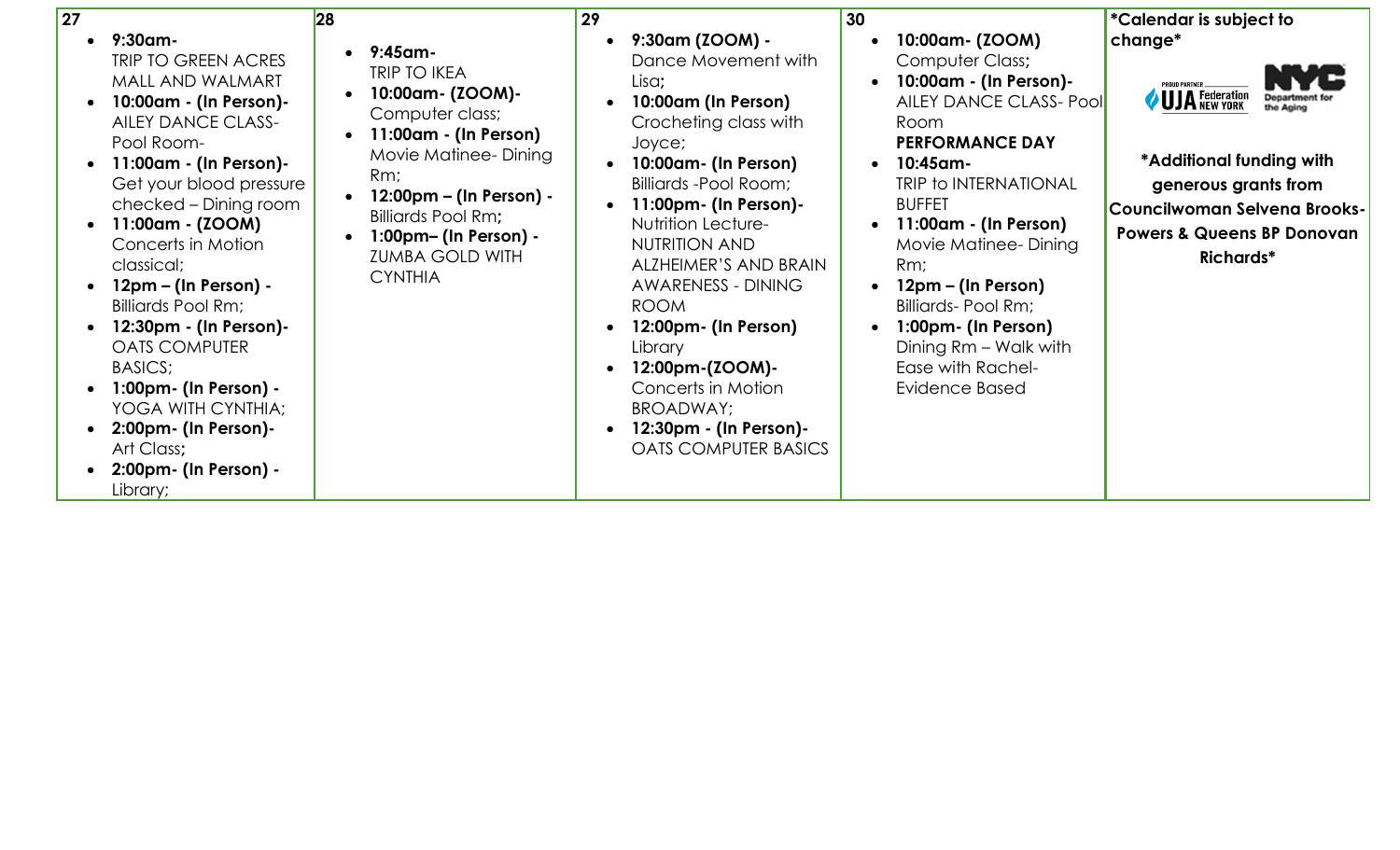

# **BROOKDALE OLDER ADULT CENTER 131 BEACH 19 STREET FAR ROCKAWAY, NY, 11691 \* Tel 718-471-3200 JUNE 2022 MENU**



|                                                       | <b>Monday</b>                                                                                                                                                     | <b>Tuesday</b>                                                                                                                                                                                                | Wednesday                                                                                                                                                                                             | <b>Thursday</b>                                                                                                                                                                                                                                                                       | <b>Friday</b>                                                                                                                                                                                                        |
|-------------------------------------------------------|-------------------------------------------------------------------------------------------------------------------------------------------------------------------|---------------------------------------------------------------------------------------------------------------------------------------------------------------------------------------------------------------|-------------------------------------------------------------------------------------------------------------------------------------------------------------------------------------------------------|---------------------------------------------------------------------------------------------------------------------------------------------------------------------------------------------------------------------------------------------------------------------------------------|----------------------------------------------------------------------------------------------------------------------------------------------------------------------------------------------------------------------|
|                                                       | <b>Daily Lunch</b><br>Daily Hot Kosher Lunch-<br>(Monday-Friday)<br>11:00 AM-1:00 PM<br><b>DINING ROOM</b><br><b>PLEASE CALL TO REGISTER</b><br>718-471-3200      | *Additional funding with<br>generous grants from<br>Councilwoman Selvena Brooks-<br><b>Powers &amp; Queens BP Donovan</b><br><b>Richards*</b>                                                                 | <b>Turkey Meat Sauce</b><br>Pasta<br><b>Italian Blend Vegetables</b><br>Juice<br>$\bullet$<br>Milk, low fat, 1%<br>Fruit<br>$\bullet$<br>Margarine<br>$\bullet$<br>Whole Wheat Bread                  | $\overline{2}$<br><b>Brown Gravy Roasted</b><br>Chicken<br>Potato Kugel<br><b>Carrot Tzimmes</b><br>Juice<br>$\bullet$<br>Milk, low fat, 1%<br>$\bullet$<br>Fruit<br>$\bullet$<br>Margarine<br>$\bullet$<br><b>Whole Wheat Bread</b><br>$\bullet$                                     | 3<br>Gefilte Fish<br>$\bullet$<br><b>Roasted Red Potatoes</b><br><b>Health Salad</b><br>Juice<br>$\bullet$<br>Milk, low fat, 1%<br>$\bullet$<br>Fruit<br>$\bullet$<br>Margarine<br>$\bullet$<br><b>Challah Bread</b> |
| 6<br>$\bullet$<br>$\bullet$<br>$\bullet$<br>$\bullet$ | <b>Breaded Southern Steak</b><br><b>Mashed Potatoes</b><br>Carrots<br>Juice<br>Milk, low fat, 1%<br>Fruit<br>Margarine<br><b>Whole Wheat Bread</b>                | <b>Fish Tartar Sauce</b><br>$\bullet$<br>Rice A Roni<br>$\bullet$<br><b>Baby Carrots</b><br>Juice<br>$\bullet$<br>Milk, low fat, 1%<br>$\bullet$<br>Fruit<br>$\bullet$<br>Margarine<br>Whole Wheat Bread      | 8<br><b>BBQ Sauce Turkey Burger</b><br><b>Spiced Sweet Potatoes</b><br>Creamy Spinach<br>Juice<br>$\bullet$<br>Milk, low fat, 1%<br>$\bullet$<br>Fruit<br>$\bullet$<br>Margarine<br>Whole Wheat Bread | $\boldsymbol{9}$<br><b>Cranberry Chicken</b><br>Noodle Kugel<br>$\bullet$<br>Green Beans<br>$\bullet$<br>Juice<br>$\bullet$<br>Milk, low fat, 1%<br>$\bullet$<br>Fruit<br>$\bullet$<br>Margarine<br>$\bullet$<br>Whole Wheat Bread                                                    | 10<br>Egg Salad<br>$\bullet$<br><b>Bowtie Pasta</b><br>Three Bean Salad<br>Juice<br>$\bullet$<br>Milk, low fat, 1%<br>$\bullet$<br>Fruit<br>$\bullet$<br>Margarine<br><b>Challah Bread</b><br>$\bullet$              |
| 13<br>$\bullet$<br>$\bullet$<br>$\bullet$             | Chinese Style Pepper<br><b>Steak</b><br>Chow Fun Noodles<br>Oriental Blend<br>Vegetables<br>Juice<br>Milk, low fat, 1%<br>Fruit<br>Margarine<br>Whole Wheat Bread | 14<br><b>Black Beans and</b><br>Mushrooms Vegan Burger<br>Hamburger Bun, plain<br>$\bullet$<br>Homemade Mashed<br>Potatoes<br><b>Green Bean Salad</b><br>$\bullet$<br>Juice<br>$\bullet$<br>Milk, low fat, 1% | 15<br>Chinese Style Chicken<br>Patty<br><b>Smashed Red Potatoes</b><br><b>Roasted Beets</b><br>Juice<br>Milk, low fat, 1%<br>Fruit<br>Margarine<br>Whole Wheat Bread                                  | 16<br>Chicken Shawarma<br>$\bullet$<br>Lentils with Spiced Rice<br>$\bullet$<br>and Caramelized Onions<br>(Majadra)<br>Israeli Salad<br>$\bullet$<br>Juice<br>$\bullet$<br>Milk, low fat, 1%<br>$\bullet$<br>Fruit<br>$\bullet$<br>Margarine<br><b>Whole Wheat Bread</b><br>$\bullet$ | 17<br>Gefilte Fish<br>Macaroni and Pea Salad<br><b>Russian Coleslaw</b><br>$\bullet$<br>Juice<br>$\bullet$<br>Milk, low fat, 1%<br>$\bullet$<br>Fruit<br>Margarine<br>$\bullet$<br><b>Challah Bread</b>              |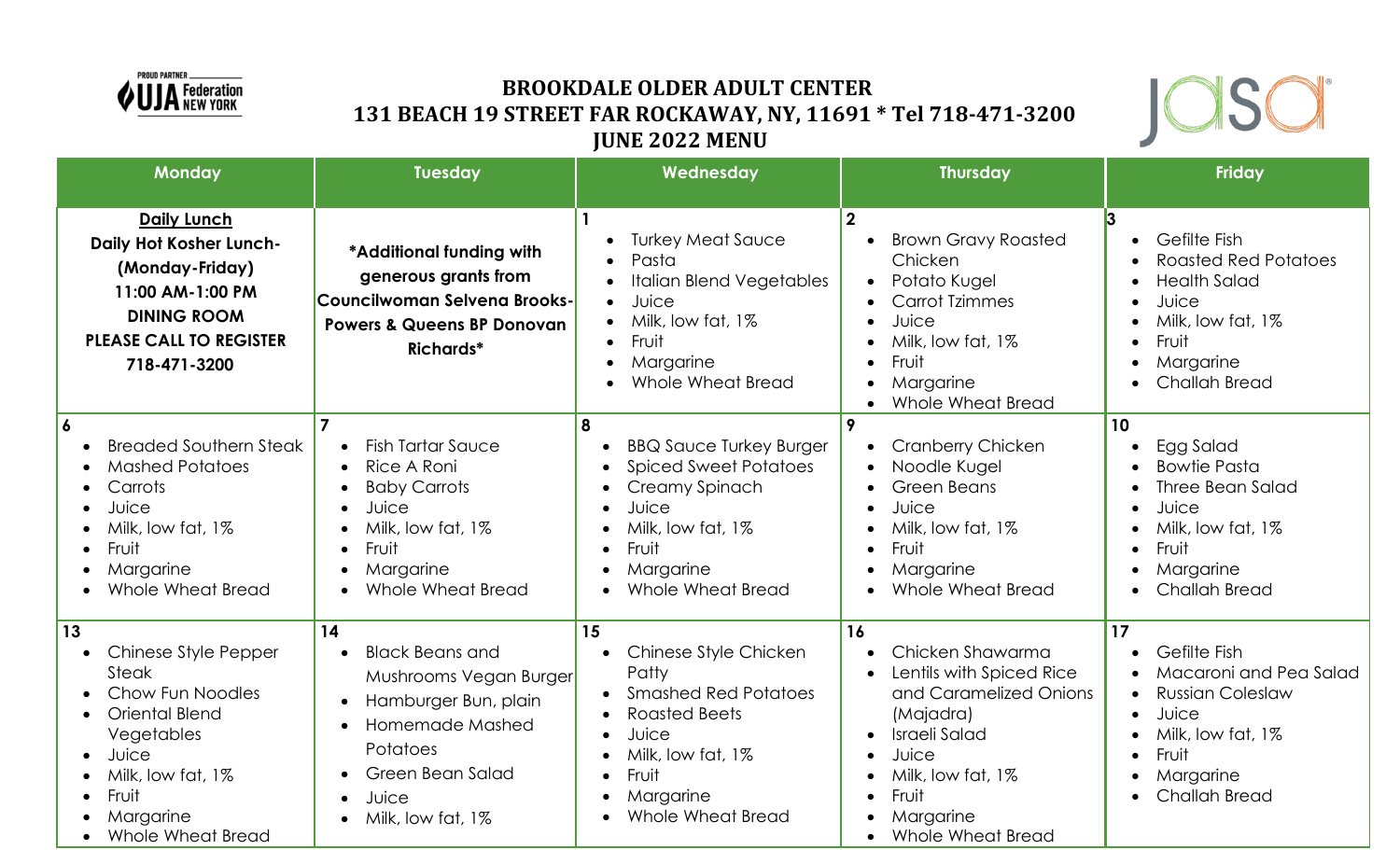|                                                                                                                                                             | Fruit<br>$\bullet$<br>Margarine<br>$\bullet$                                                                                                                                                                                             |                                                                                                                                                                                           |                                                                                                                                                                                                 |                                                                                                                                                                                                             |
|-------------------------------------------------------------------------------------------------------------------------------------------------------------|------------------------------------------------------------------------------------------------------------------------------------------------------------------------------------------------------------------------------------------|-------------------------------------------------------------------------------------------------------------------------------------------------------------------------------------------|-------------------------------------------------------------------------------------------------------------------------------------------------------------------------------------------------|-------------------------------------------------------------------------------------------------------------------------------------------------------------------------------------------------------------|
| 20<br><b>JASA IS</b><br><b>CLOSED</b><br><b>FOR</b><br><b>JUNETEENTH DAY</b>                                                                                | 21<br>Stuffed Cabbage with<br><b>Beef</b><br><b>Toasted Barley with</b><br>Onions<br>Capri Blend Vegetables<br>$\bullet$<br>Juice<br>$\bullet$<br>Milk, low fat, 1%<br>$\bullet$<br>Fruit<br>$\bullet$<br>Margarine<br>Whole Wheat Bread | 22<br>Meat Sauce Pasta<br>$\bullet$<br><b>Italian Blend Vegetables</b><br>Juice<br>Milk, low fat, 1%<br>$\bullet$<br>Fruit<br>Margarine<br>Whole Wheat Bread<br>$\bullet$                 | 23<br><b>Roasted Chicken</b><br>Potato Kugel<br><b>Carrot Tzimmes</b><br>Juice<br>$\bullet$<br>Milk, low fat, 1%<br>Fruit<br>$\bullet$<br>Margarine<br>$\bullet$<br>Whole Wheat Bread           | 24<br><b>Turkey Salad</b><br>$\bullet$<br><b>Bowtie Pasta Salad</b><br>Cucumber and Red Bean<br>Salad<br>Juice<br>$\bullet$<br>Milk, low fat, 1%<br>Fruit<br>$\bullet$<br>Margarine<br><b>Challah Bread</b> |
| 27<br>Dill Lemon Sauce Salmon<br>Cakes<br>Creamy Spinach<br><b>Mashed Potatoes</b><br>Juice<br>Milk, low fat, 1%<br>Fruit<br>Margarine<br>Whole Wheat Bread | 28<br><b>Beef Pot Roast</b><br>Kasha Varnishkes<br>Steamed Broccoli<br>$\bullet$<br>Juice<br>$\bullet$<br>Milk, low fat, 1%<br>Fruit<br>$\bullet$<br>Margarine<br>Whole Wheat Bread                                                      | 29<br><b>Baked Onions Turkey</b><br><b>Burger</b><br>Creamy Spinach<br><b>Spiced Sweet Potatoes</b><br>Juice<br>Milk, low fat, 1%<br>Fruit<br>$\bullet$<br>Margarine<br>Whole Wheat Bread | 30<br>Lemon Chicken<br>$\bullet$<br>Roasted Potatoes<br>Winter Blend Vegetables<br>Juice<br>$\bullet$<br>Milk, low fat, 1%<br>$\bullet$<br>Fruit<br>$\bullet$<br>Margarine<br>Whole Wheat Bread | *Menu is subject to change*<br><b>PROUD PARTNER</b><br><b>UJA</b> Federation<br><b>Jepartment for</b><br>the Aging                                                                                          |